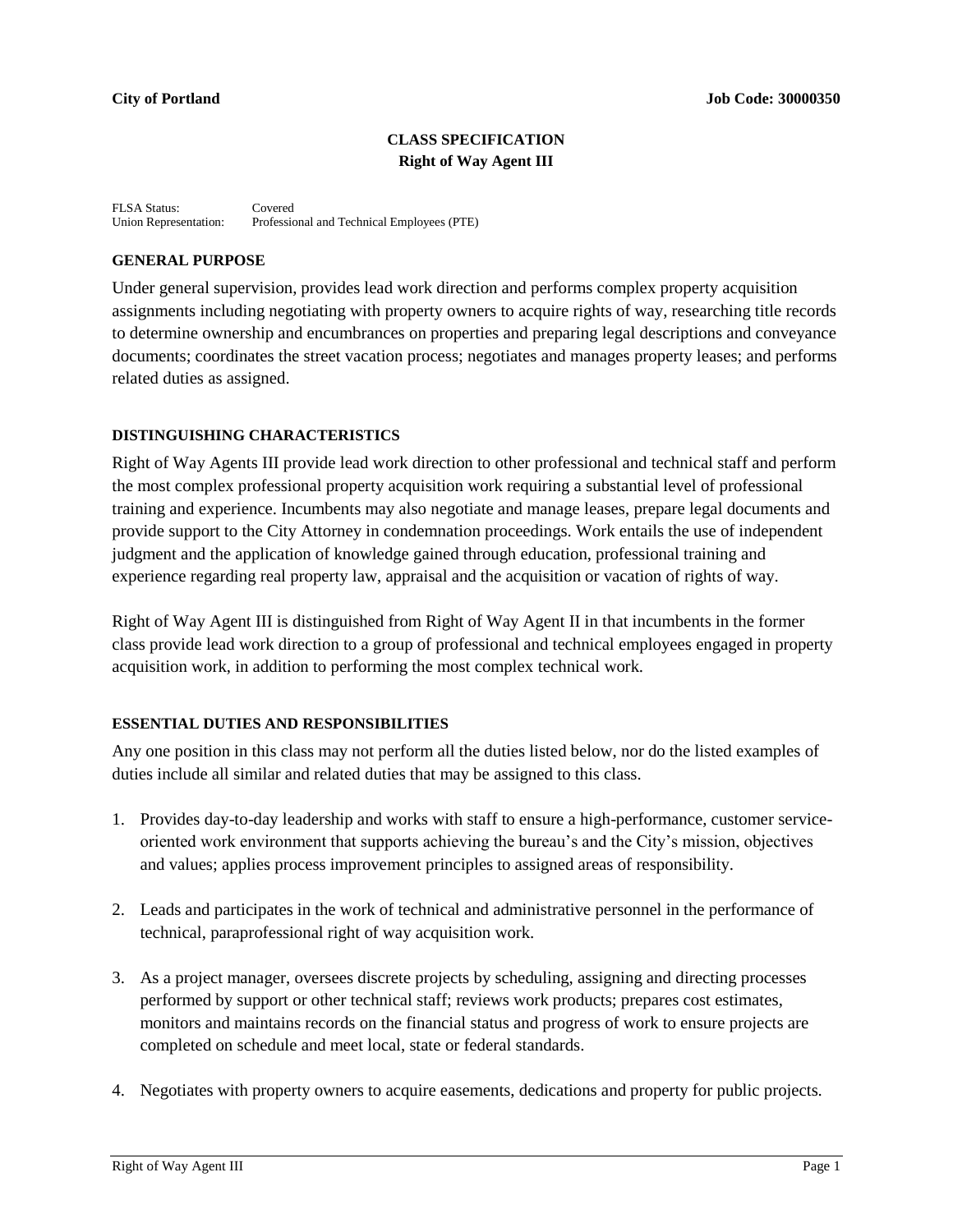- 5. Prepares technical and legal documents such as legal descriptions, conveyance documents, maps, ordinances and engineer's reports.
- 6. Researches county assessor and other public records to identify property ownership and determine property rights; orders title reports when required; examines and reconciles title reports for accuracy of the vesting and legal descriptions of properties, and any conflicting issues such as existing easements, judgments, covenants, conditions and restrictions, liens and encumbrances that might impact proposed right of way acquisitions.
- 7. Requests appraisal reports from independent appraisers to determine the value of easements or real property to be acquired; evaluates the methodology of and approves appraisal reports submitted; recommends estimated value for acquisition of easements.
- 8. Prepares budget estimates for acquisition projects.
- 9. Processes release of surplus rights of way.
- 10. Reviews subdivision and partition plats prior to approval by City Engineer.
- 11. Manages outside professional service contracts for appraisers and other real property professionals.
- 12. Coordinates with Commissioners' offices on street vacations and other citizen issues; makes presentations to Council on street vacations; manages the street vacation process between City bureaus, outside agencies and the public.
- 13. Negotiates and manages property leases above and below public rights of way.
- 14. Researches and responds to City bureaus, other agencies and citizen inquiries.
- 15. Provides support to the City Attorney in condemnation proceedings.

## **MINIMUM QUALIFICATIONS**

## **Knowledge of:**

- 1. Concepts, methods and techniques for appraising property and establishing market value.
- 2. Methods and techniques for property recordation and property record search.
- 3. Federal, state and local laws and regulations applicable to land and easement acquisition by public agencies, including just compensation and eminent domain.
- 4. Basic principles and practices of property and contract law, including appropriate procedures and documents to convey acquired property rights.
- 5. Basic terminology, methods and practices of facilities engineering design, land-use planning, land surveying, mapping and construction processes.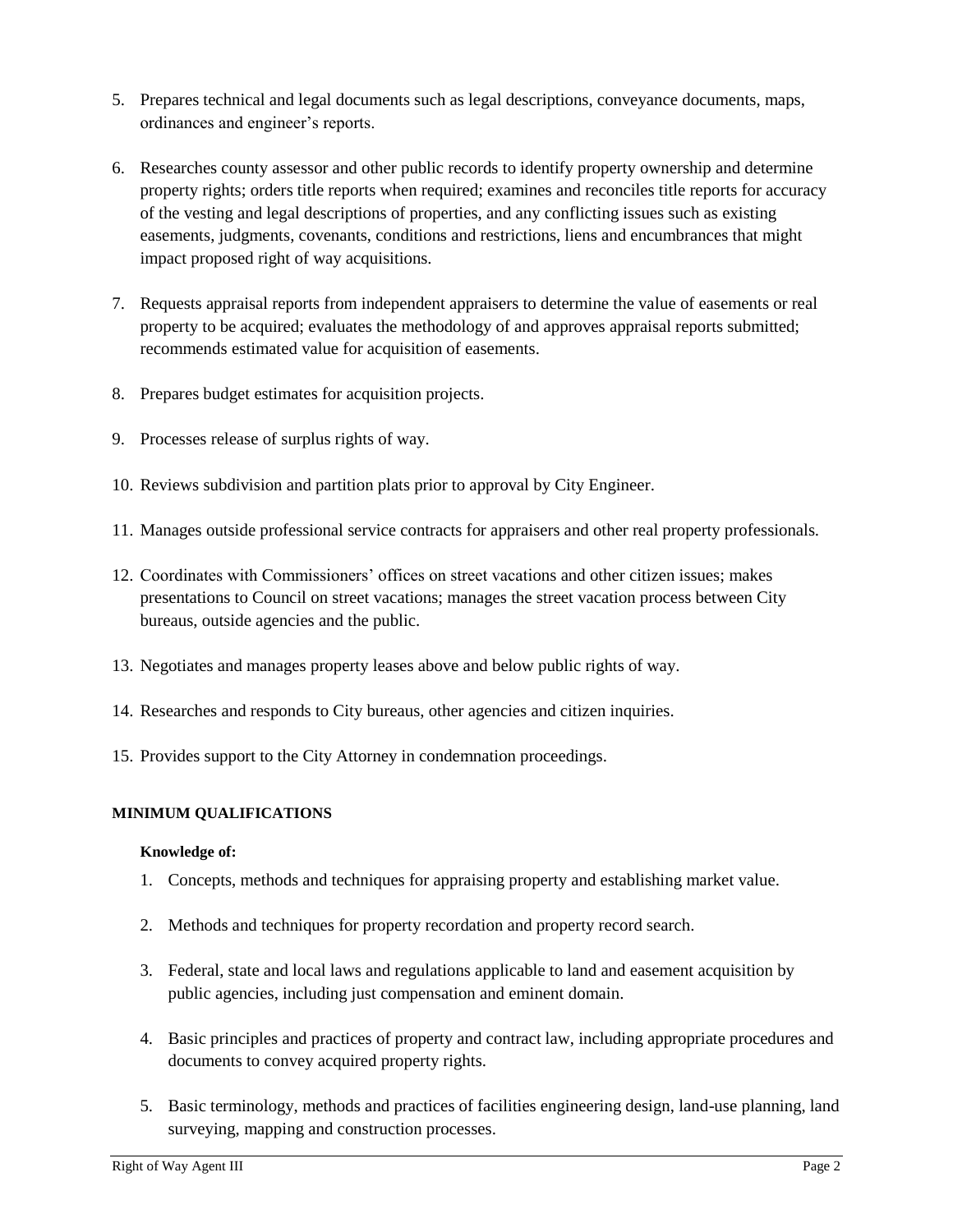- 6. Principles and practices of sound business communications.
- 7. Principles and practices of effective good-faith negotiations.

## **Ability to:**

- 1. Lead the activities of staff and contract personnel involved in assigned projects; coordinate projects with other bureau units.
- 2. Plan, organize and provide work direction for carrying out assigned duties efficiently and effectively.
- 3. Perform basic problem solving and negotiate with property owners, City bureaus and neighborhood associations and other agencies.
- 4. Analyze technical data and legal requirements, evaluate alternatives and make sound, timely recommendations within established guidelines.
- 5. Understand, interpret, explain and apply federal, state and local laws and regulations applicable to right of way acquisition.
- 6. Read and interpret maps, engineering drawings and sketches; research and establish property ownership.
- 7. Prepare clear, concise, comprehensive and legally sound documents and reports.
- 8. Exercise sound independent judgment within general policy guidelines.
- 9. Communicate effectively orally and in writing.
- 10. Conduct effective negotiations to meet the City's and bureau's best interests in accordance with all legal and professional requirements.
- 11. Use tact, discretion and diplomacy in dealing with sensitive situations and concerned property owners.
- 12. Establish and maintain effective working relationships with managers, staff, consultants, independent appraisal and title search firms, other governmental real estate personnel, property owners and others encountered in the course of work.

## **Training and Experience:**

A typical way of obtaining the knowledge, skills and abilities outlined above is graduation from high school, trade school or vocational school, or G.E.D. equivalent; supplemented by courses in real property law, appraisal, surveying or other related subjects; and four years of progressively responsible real property acquisition, appraisal, title or surveying experience; or an equivalent